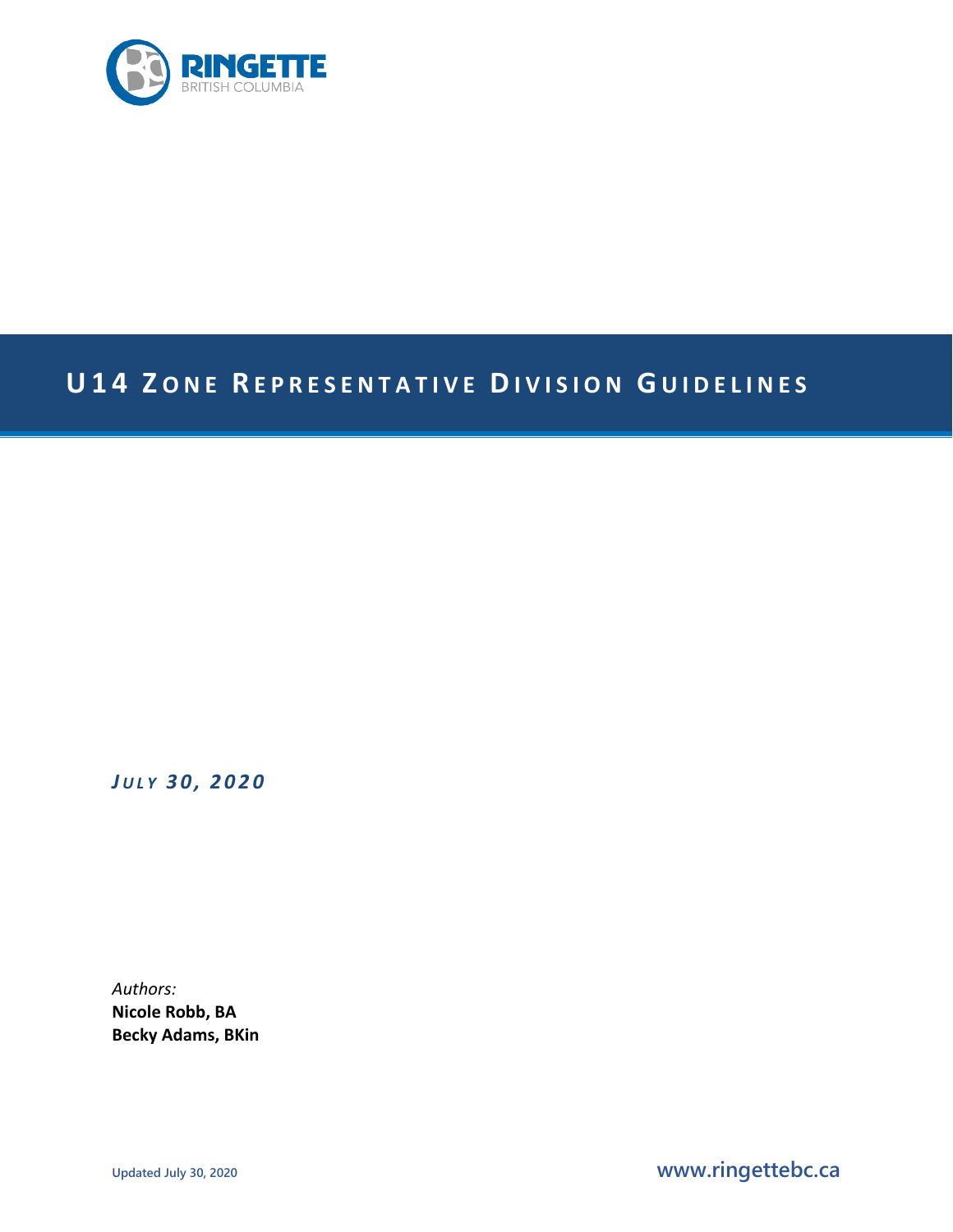# Table of Contents

| 1. |                                | <b>INTRODUCTION</b>                                                    | $\overline{\mathbf{2}}$      |
|----|--------------------------------|------------------------------------------------------------------------|------------------------------|
|    | 1.1.<br>1.2.                   | <b>WHY CHANGE U14?</b><br><b>WHAT IS THE U14 COMPETITIVE DIVISION?</b> | $\overline{\mathbf{c}}$<br>3 |
|    | 1.3.                           | <b>STRATEGIC INITIATIVES</b>                                           | 3                            |
|    | 1.4.                           | <b>PROGRAM PRINCIPLES</b>                                              | 3                            |
| 2. |                                | <b>GOVERNANCE</b>                                                      | 4                            |
|    | 2.1.                           | <b>ROSTER SIZES</b>                                                    | 4                            |
|    | 2.2.                           | <b>TEAM ZONE BOUNDARIES</b>                                            | 5                            |
|    | 2.3.                           | <b>TEAM FORMATION</b>                                                  | 5                            |
|    | 2.4.                           | <b>AFFILIATE PLAYERS</b>                                               | 6                            |
| З. | <b>COACHING AND TEAM STAFF</b> |                                                                        | $\overline{\mathbf{z}}$      |
|    | 3.1.                           | <b>CERTIFICATION</b>                                                   | 7                            |
|    | 3.2.                           | <b>TEAM STAFF SELECTION</b>                                            | 7                            |
| 4. | <b>COMPETITION</b>             | 8                                                                      |                              |
|    | 4.1.                           | <b>PROVINCIAL COMPETITION</b>                                          | 8                            |
|    | 4.2.                           | <b>SEASON COMPETITION (DIVISIONAL PLAY)</b>                            | 8                            |
|    | 4.3.                           | <b>DEPOSIT</b>                                                         | 9                            |
| 5. | <b>OTHER CONSIDERATIONS</b>    | 10                                                                     |                              |
|    | 5.1.                           | <b>PLAYER PICK UPS</b>                                                 | 10                           |
|    | 5.2.                           | <b>TEAM FINANCES</b>                                                   | 10                           |
|    | 5.3.                           | TRAINING                                                               | 10                           |
| 6. |                                | <b>APPENDIX 1 - PROGRAM RESPONSIBILITIES</b>                           | 12                           |
| 7. |                                | APPENDIX 2: 2019/2020 COMPETITIVE ZONES                                | 13                           |
| 8. |                                | <b>APPENDIX 3 - TRAINING TO TRAIN</b>                                  | 14                           |
|    | 8.1.                           | <b>GENERAL OBJECTIVES</b>                                              | 14                           |
|    | 8.2.                           | <b>GUIDING PRINCIPLES</b>                                              | 14                           |
|    | 8.3.                           | WHAT DOES A TRAIN TO TRAIN COMPETITIVE PROGRAM LOOK LIKE?              | 14                           |
|    | 8.4.                           | <b>SKILL DEVELOPMENT GUIDELINES</b>                                    | 15                           |
|    | 8.4.1.                         | <b>Skating</b>                                                         | 15                           |
|    | 8.4.2.                         | Goalkeeping                                                            | 15                           |
|    | 8.4.3.                         | <b>Tactical Skill Benchmarks</b>                                       | 15                           |
|    | 8.5.                           | PSYCHOLOGICAL SKILL DEVELOPMENT                                        | 16                           |
|    | 8.6.                           | THINGS TO CONSIDER IN THE TRAINING TO TRAIN STAGE                      | 17                           |

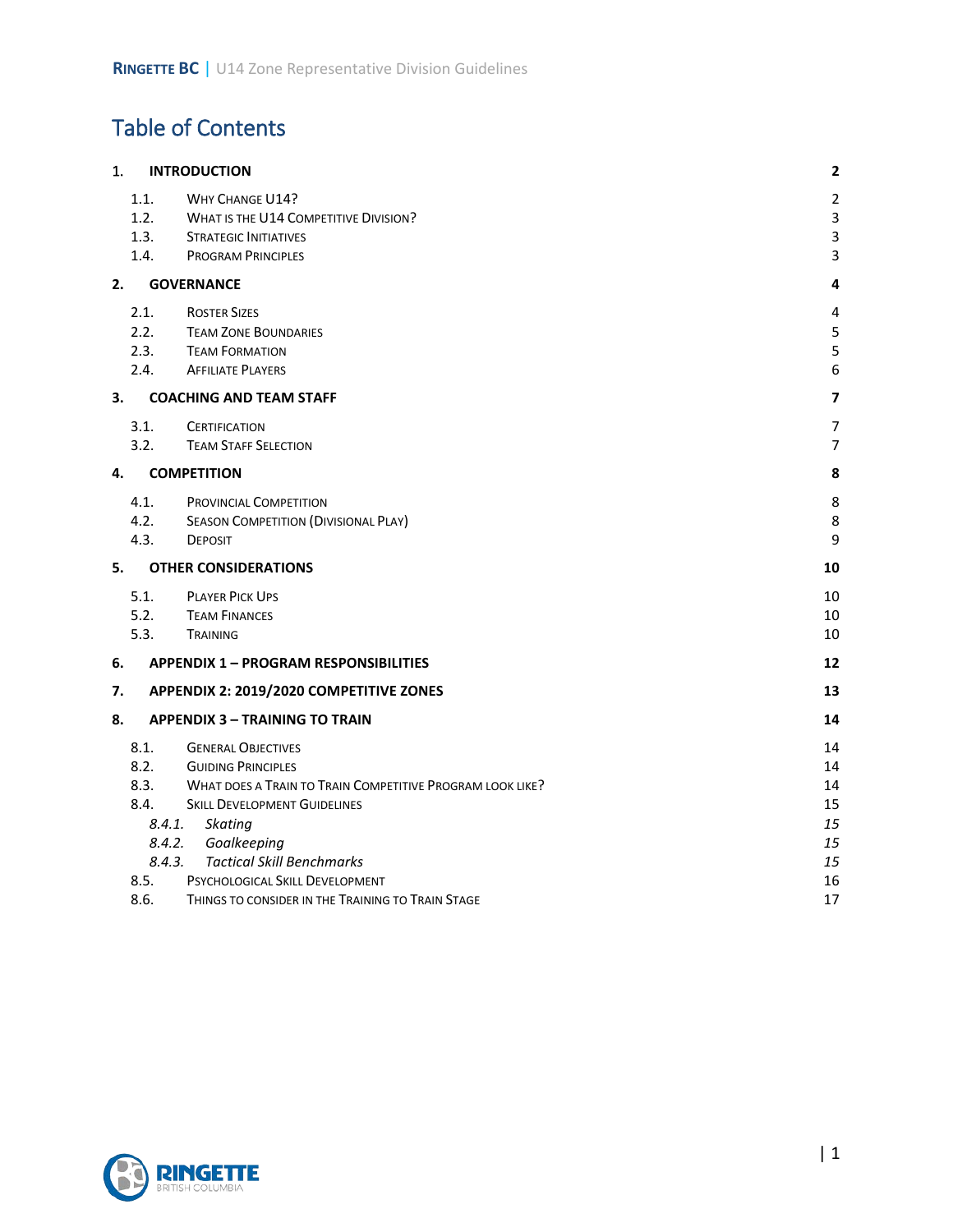## 1. Introduction

High performance ringette in BC has struggled for a number of years to gain traction with participants and to develop an athlete pool. While overall player numbers have been fairly static over time, the number of players in the youth and children's divisions have declined significantly. Under the current model, there is limited opportunity for most athletes wishing to play competitively. This reduces the pool of competitive athletes each season as each cohort moves up. This leads to challenges in forming high performance teams at the U16 and U19 divisions.

Ringette BC has created a new U14 Zone Representative Division that merges together U14A and U14AA into geographically-representative zone teams. The zone team formation model is similar to BC Winter Games zone team model. BC Winter Games has evolved into an event that introduces athletes to high-level competitive ringette. The new U14 Pathway will use the BC Winter Games model as a guideline for registration and team formation.

Athletes participating in the U14 Zone Representative Division will be on an Athlete Pathway working towards competing at Western Canadian Ringette Championships, BC Winter Games and, ultimately, Canada Winter Games, while playing a competitive level of ringette in BC. If an athlete exits the division during the season, they will be able to join a Community Division team within their Club Association.

However, it is hoped that through increased opportunities to play at a competitive level while also providing competition at the Community level, all athletes will be more engaged. In turn, this will increase retention, attract more players and improve the quality of the sport played within and outside the province.

## 1.1. Why Change U14?

Drop-out rates for athletes, especially female athletes, is high at U14. Ringette in BC loses 40% of its participants between the beginning and end of the U14 age division. The current highperformance entry model is not sustainable and may be contributing to the dropout rate by streaming athletes out of competitive play too early while limiting access to development opportunities. Too few athletes have access to high performance competition and training opportunities under the current model.

The current high-performance model has existed in BC since the 1990s. There have been very few changes to its overall framework since its initial inception. Ringette Canada hired a consulting firm to review the structure of competition across Canada. The U14 Zone Representative Division is largely based on the recommendations from this independent third-party review. These changes align BC with Saskatchewan and are similar to New Brunswick, and come in anticipation of cross-Canada changes resulting from Ringette Canada's Competition Review.

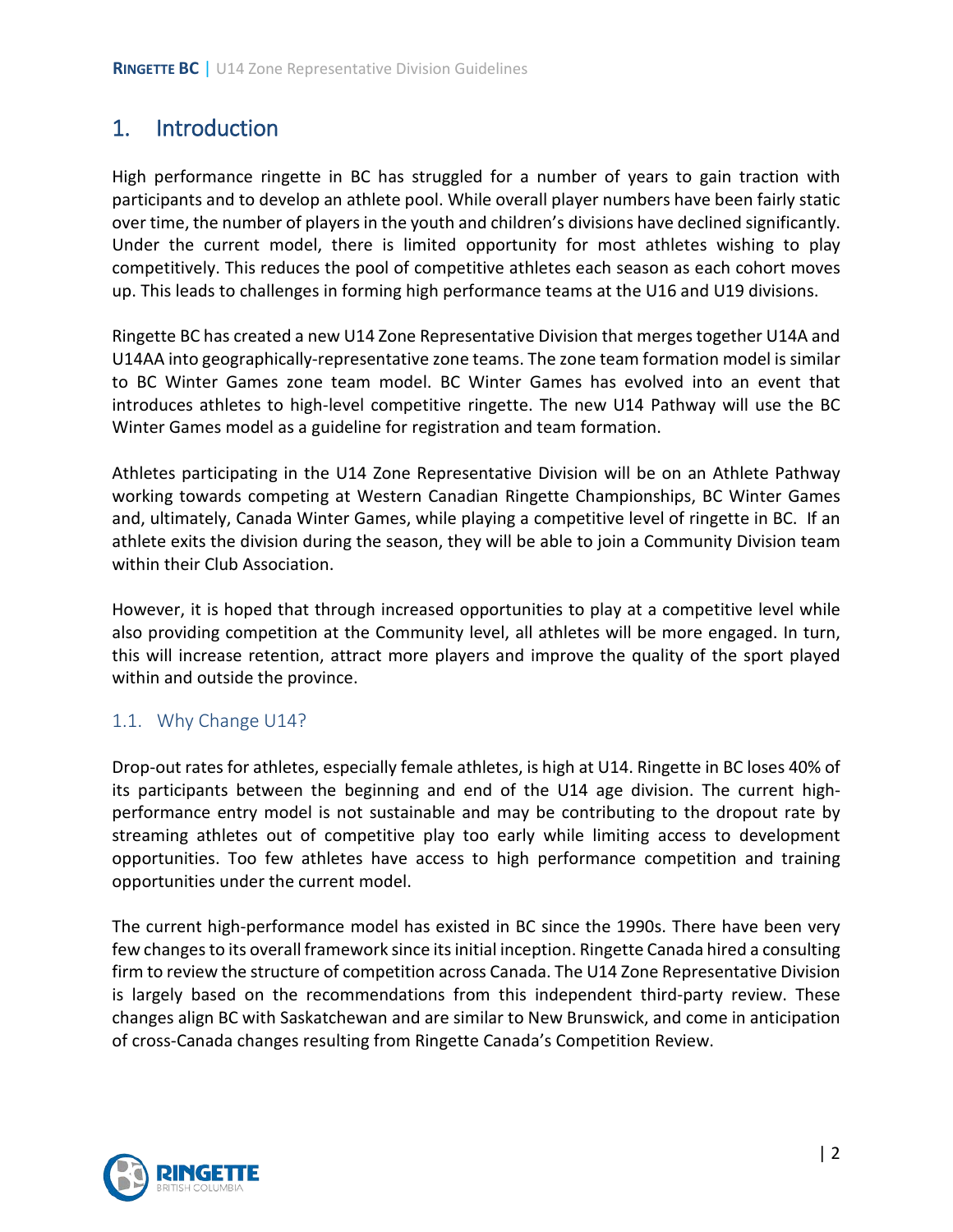## 1.2. What is the U14 Competitive Division?

The U14 Zone Representative ("Zone") Division is for U14-aged athletes who are seeking to play at a higher level and are in the late stages of the *Train to Train* stage of the Long-Term Athlete Development model. The U14 Zone Division is comprised of regional teams that are roughly based on the BC Winter Games geographic zones; however, as the BC Winter Games Zone boundaries do not directly match the distribution of Ringette players across BC, the boundaries will be adjusted based on participant registration. The teams will train and practice within their Zone to help limit travel and increase access to facilities. Preference for Head Coach selection for each team will be given to Coaches that reside in the Zone to assist in training and developing Coaches for the long-term benefit of the sport.

U14 ZoneTeams will be female only or male only. It is hoped that BC will have male only teams to compete with each other at Western Canadian Championships in 2020.

#### 1.3. Strategic Initiatives

The introduction of the U14 Zone and Club Pathways are meant to engage more athletes by allowing players to self-declare and participate at the level of their own choice, while increasing engagement levels and enhancing the athlete experience.

These changes to U14 align with several strategic initiatives within the Ringette BC 2019 – 2023 Strategic Plan:

- $\triangleright$  the athlete pathway is clearly defined and accessible;
- $\triangleright$  female and male participation is encouraged and facilitated;
- $\triangleright$  there is stronger alignment with principles of long-term athlete development; and
- $\triangleright$  the program facilitates increased engagement with a goal to improve athlete retention and registration numbers.

## 1.4. Program Principles

Ringette BC, Leagues and Club Associations will be guided by the following principles in program delivery as stewards of the U14 Zone Division:

- Athletes, Coaches and Administrators will be guided by the *True Sport Principles* and will be ambassadors of *True Sport* in Ringette;
- $\triangleright$  the program guidelines and policies will work to promote the principles of meaningful competition;
- $\triangleright$  the program guidelines and policies will work to promote the creation of a network of Coaches who will follow the competitive pathway; and
- $\triangleright$  the program guidelines and policies will build a competition structure that can evolve with increased participants and support a growing sport.

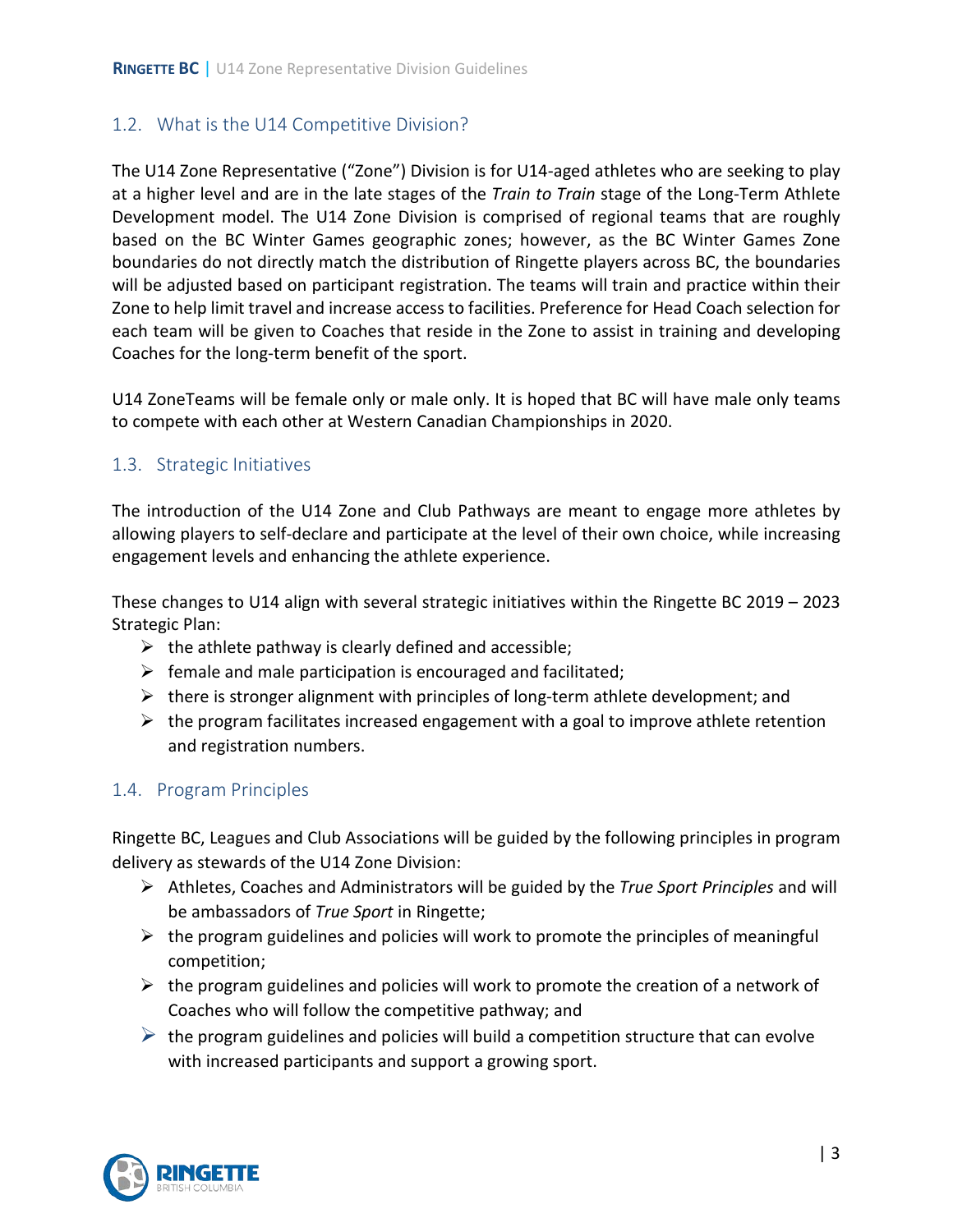## 2. GOVERNANCE

The U14 Zone Division will require cooperation between Club Associations, Leagues and Ringette BC. Ringette BC will be responsible for program oversight, creation of program guidelines and enforcement of policy. The Leagues will be responsible for player evaluations, organizing a Coach and Team Staff Selection Committee and general scheduling. Club Associations will secure ice and facilities and will work with the Leagues to ensure standardization of player evaluations.

Program guidelines and program expectations will be produced annually by Ringette BC with assistance from the Leagues and Club Associations as necessary.

#### 2.1. Roster Sizes

Teams are formed primarily by Zones using the BC Winter Games boundaries as a foundation. Flexibility will be used to address participant registration numbers. Players will be required to declare, evaluate and participate in their geographic-representative zone, as confirmed by Ringette BC, and will be required to produce proof of address at evaluations.

Teams will have limited roster sizes. Smaller rosters assist with the following player development initiatives:

- $\triangleright$  increased engagement of all players as they are more active during competitions and practices;
- $\triangleright$  increased opportunities to experience playing different positions;
- $\triangleright$  increased opportunities for skill development;
- $\triangleright$  increased opportunity for players to experience different game situations; and
- $\triangleright$  increased opportunities for Coaches to train and develop all of the athletes on their team while recognizing individual skill levels of players.

Each Zone Representative Team will have a maximum of 14 players for any exhibition, League or tournament game. Teams electing to participate in games and tournaments with less than 14 players may do so, provided they have at least 9 players. Each roster will include 1-2 goalies to ensure development opportunities. A third goalie may be affiliated.

The following numbers reflect the minimum number of teams that should be formed within a zone depending on the number of athletes present at zone evaluations:

| <b>Number of athletes</b><br>at Selection Camp | <b>Minimum</b><br><b>Number of</b><br><b>Teams</b> | <b>Roster</b><br><b>Sizes</b> |  |
|------------------------------------------------|----------------------------------------------------|-------------------------------|--|
| 11-35                                          |                                                    | $11 - 14$                     |  |
| 36-50                                          |                                                    | $11 - 14$                     |  |
| 51-70                                          |                                                    | $11 - 14$                     |  |
| 71+                                            |                                                    | 11-14                         |  |

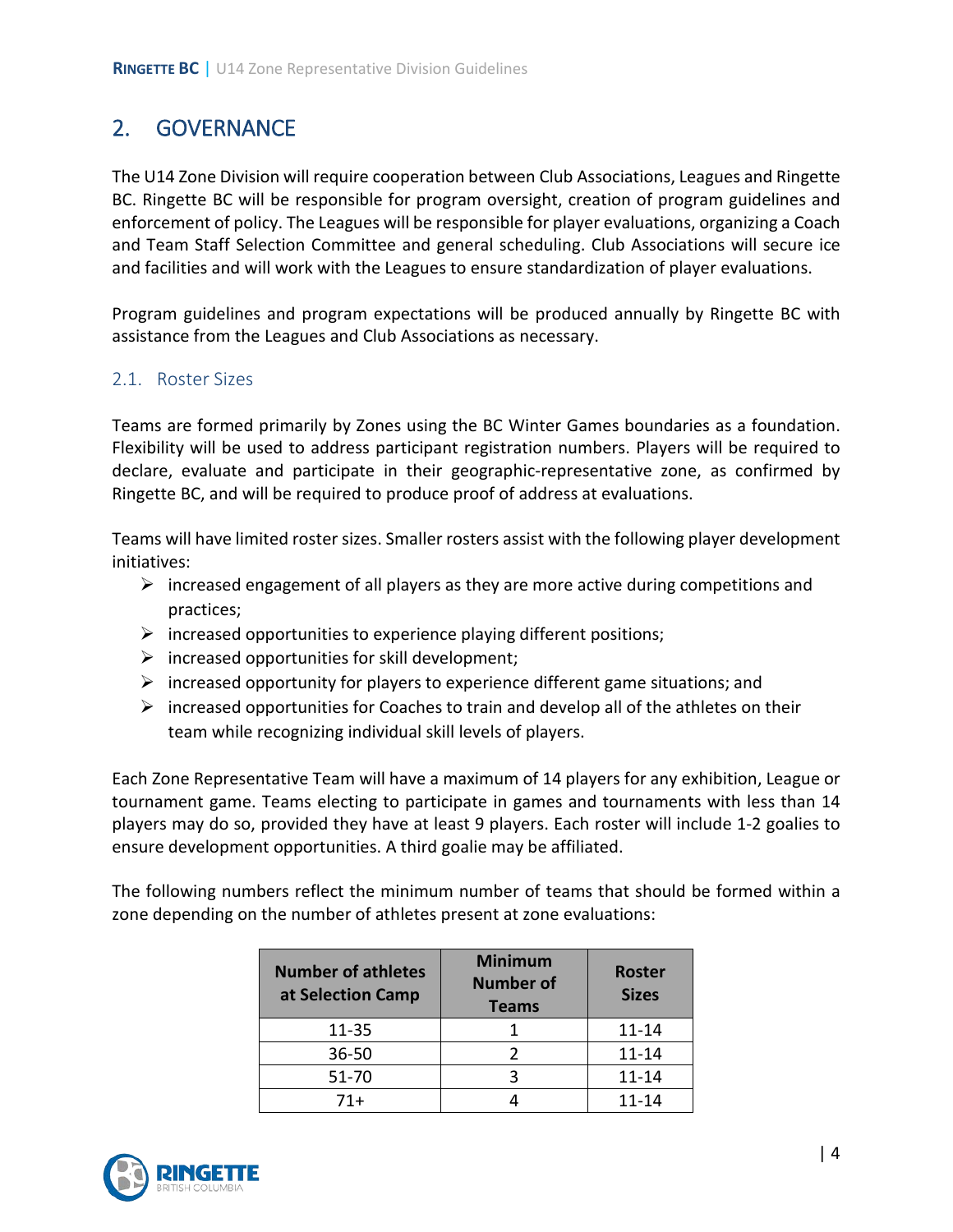If a Zone is able to create more than one Zone Representative Team, the teams will be created as equally as possible. This can be done via player draft between the Head Coaches, and supervised by the Associations in the zone.

If a Zone does not have enough interested players to form a Zone team, any player wishing to try out in another Zone is eligible to obtain a release to attend evaluations in the appropriate adjacent Zone (subject to any applicable Ringette BC Policy). Once released, a player is treated as a player within the new Zone for evaluation purposes.

## 2.2. Team Zone Boundaries

There should be a minimum of seven to eight U14 Zone teams formed within BC based on the current zone boundaries (Appendix 2). It is estimated that there will be four teams in the Lower Mainland, two teams in TORL and two teams in the North. The number of teams formed each year will be driven by the number of players that register to participate in the Competitive Athlete pathway.

Teams will be formed using the BC Winter Games Zones as a guideline; however, the Zone boundaries can shift depending on registration numbers and the geographic diversity of participants. Ringette BC recognizes that the BC Winter Games Zones are not perfect representations of ringette registration numbers within the local Ringette Associations. Ringette BC therefore reserves the right to realign the Zone boundaries as necessary depending on registration numbers each season.

## 2.3. Team Formation

All Zone Representative Team selection processes will be conducted across the province during the same time period. Zone team selection should be completed no later than September 15<sup>th</sup> each season. Selection processes will be organized by the individual Leagues with assistance from the Club Associations within each Zone. It is expected that the Coaching Staff will run the evaluation drills and organized scrimmage(s). Players must be evaluated on their skills according to the Ringette BC U14 skill matrix and assigned a corresponding player ordinal. Players will pay an evaluation fee that is intended to cover the cost of the evaluation and selection process.

The Head Coach, in consultation with the League, will make the final player selection decisions for each Zone Representative team. Final player selection should reflect player ordinals with only minor variation. 80% of the roster will include the players with the highest ordinals while 20% of the roster, as well as any affiliate players, may be determined by the Head Coach<sup>1</sup>. The Head Coach will submit the final roster to Ringette BC with confirmed compliance to the 80% rule. The evaluators, Head Coach, League, and Ringette BC must keep the individual player ordinals confidential.

 $1$  The roster may be formed by position at the discretion of the Head Coach. I.e. The team may have 80% forwards and 80% defense provided through formal evaluations, and the Head Coach fills in the remaining spots. Or, the Coach can simply take the top 80% and then fill out the rest of the roster.

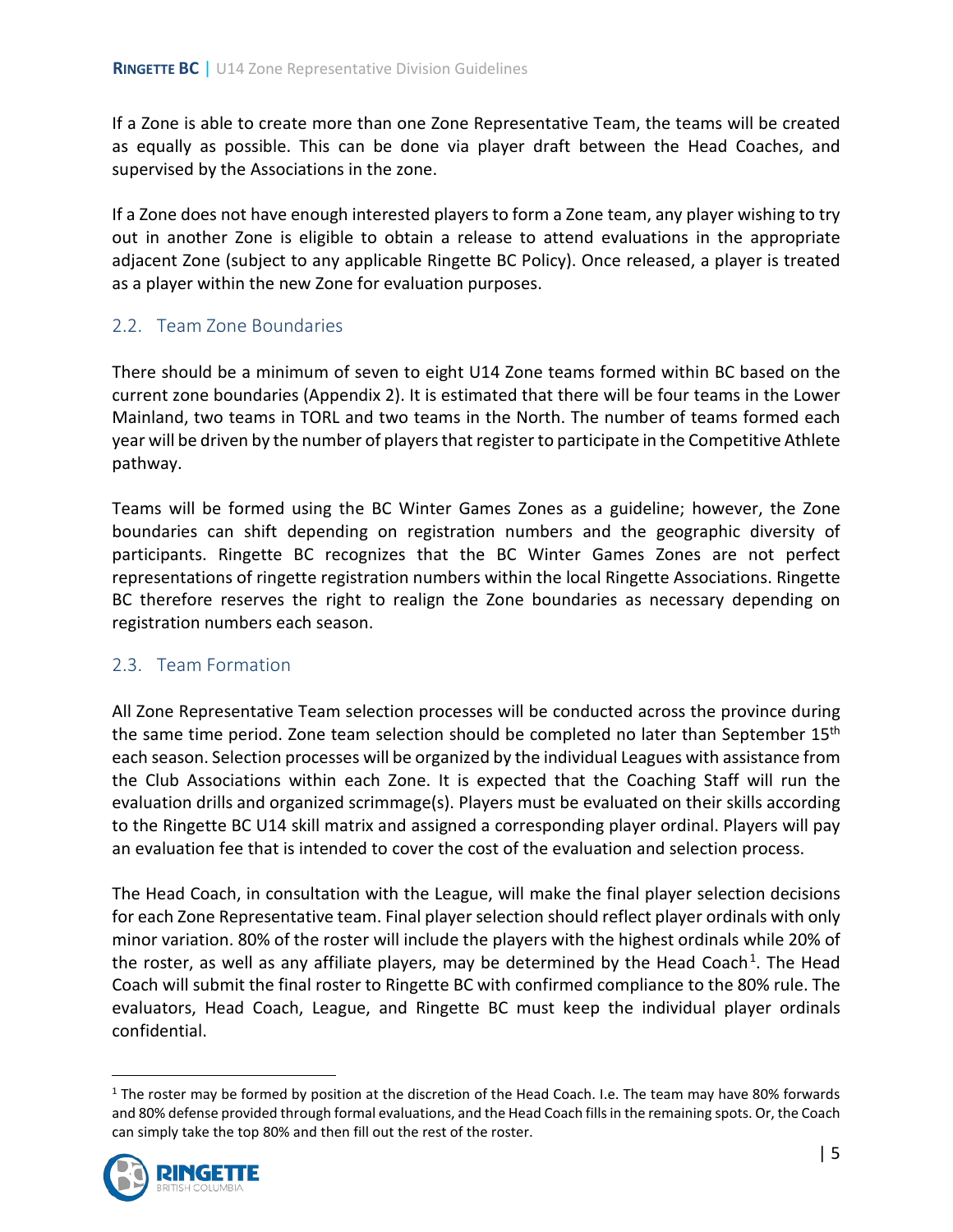Zone Representative Team rosters must be submitted to Ringette BC by September 30<sup>th</sup> of each season (or any other date agreed to in writing by Ringette BC and the League). Roster changes after this date must be submitted directly to Ringette BC and no changes will be approved after the Ringette BC roster deadline of November 1.

#### 2.4. Affiliate Players

At the Head Coach's discretion, the Zone Representative Team may pick-up players from the Community Division as replacement for injury or relocation under a designated affiliate model.

Each Competitive U14 team is permitted to name three (3) affiliates and one (1) affiliate goalie to their roster. Affiliate players and a goalie are able to participate with the team at practices and can be picked up for games and tournaments. However, affiliate players/goalie must make their Club Division Team their priority. Attending practices, games and tournaments as an affiliate is in addition to their participation on their Club team. The Coaches of the two teams should communicate in the event of a conflict to ensure that the affiliate players and goalie are being given opportunity to participate with the Zone team without disadvantaging their Club team.

Affiliate players are not eligible to participate at Ringette BC Provincial Championships with the Zone Team unless the player is replacing a season-ending injury (as per the current Ringette BC Technical Package and related Provincials policies). Teams will be able to pick up a goalie if they only have one goalie on their roster for Western Canadian Ringette Championships, as per the WCRC Technical Package. Teams will be permitted to replace injured athletes for WCRC with their affiliates in accordance with the current WCRC Technical Package and Policy.

Affiliate players/goalie are limited to participating in a maximum of 10 games in a season, not including participation in Western Canadian Ringette Championships.

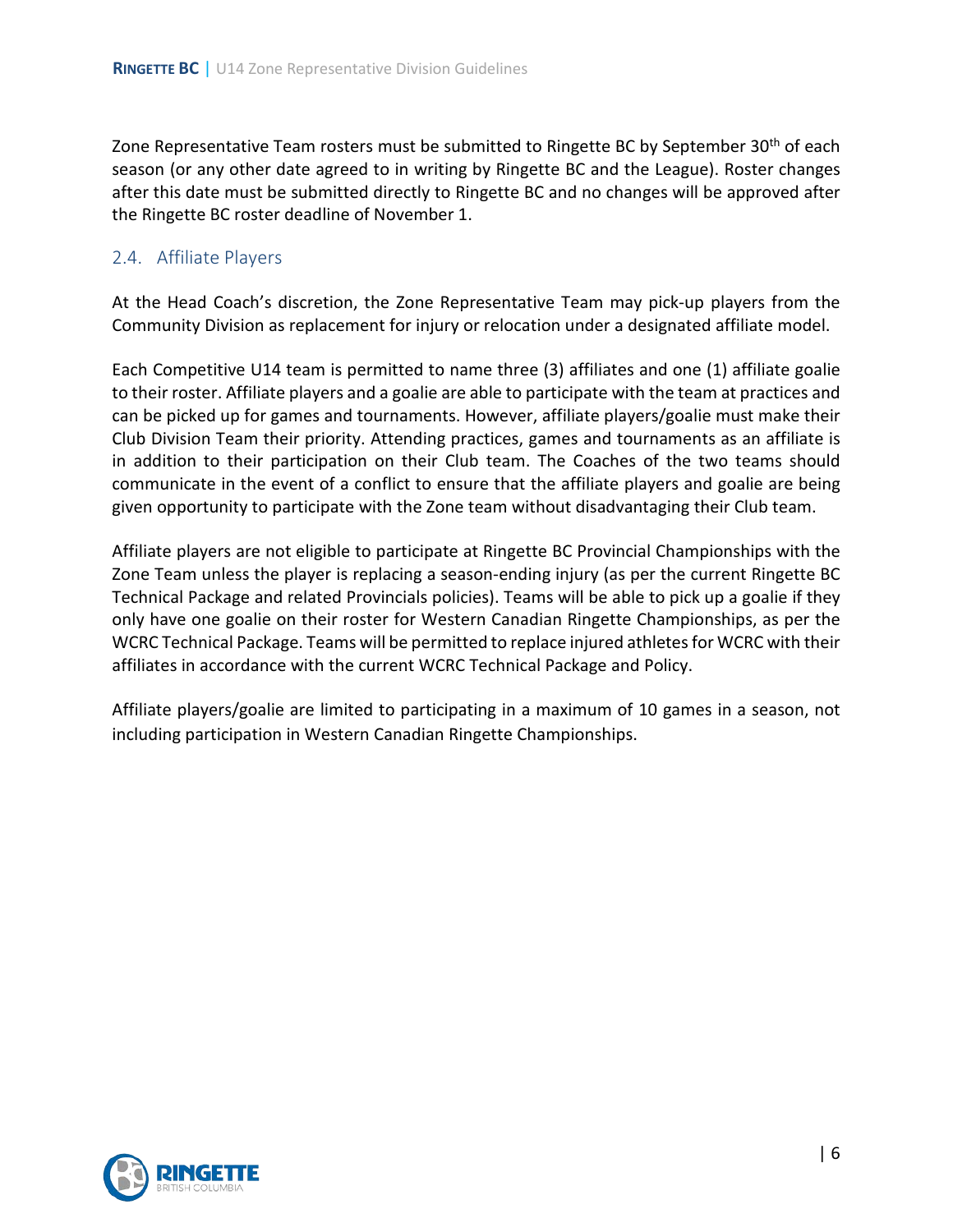## 3. COACHING AND TEAM STAFF

#### 3.1. Certification

Coaches for U14 Zone Teams will follow the Competitive Coaching Pathway. Teams in the U14 Zone Division are permitted to have one (1) Coach-In-Training on their bench. The Coach In-Training must be registered and an active member of the Team Staff.

The minimum certification requirements for a U14 Zone team are as below:

| Position               | Coaching Level | Concussion      | Respect in Sport |  |
|------------------------|----------------|-----------------|------------------|--|
|                        | Required       | <b>Training</b> | or Equivalent    |  |
| <b>Head Coach</b>      | CI Certified   | Required        | Required         |  |
| <b>Assistant Coach</b> | CI Certified   | Required        | Required         |  |
| Coach-in-Training      | CI Trained     | Required        | Required         |  |

Other team staff such as Managers and Trainers must meet the standards outlined by Ringette BC under the Coaching Development Policy.

All team staff must have completed a criminal record check and participated in a screening process as per Ringette BC Policy. Each team must follow the Female on the Bench requirements as set out by Ringette Canada. This includes have a female Coach on the bench for all games.

Team staff are defined as all coaching staff including the coach-in-training, team manager, trainers and sport science personnel. Team staff that are able to access field of play is defined in competition technical packages. Typically the Head Coach, two Assistant Coaches (including a Coach-in-Training), and a Trainer (if desired) may be on the bench during games.

## 3.2. Team Staff Selection

Head Coaches must be selected by September 1<sup>st</sup> of each season and adhere to Ringette BC's Coach and Team Staff Selection policy. For the U14 Zone teams, the Coach and Team Staff Selection Committee will include one representative designated by the League, one representative designated by each Club Association in the Zone, and one representative from Ringette BC. Additional coaching staff may be selected after the September  $1<sup>st</sup>$  deadline; however, it must follow the same selection process.

Coaching staff who reside within the geographical zone/district of the team will be given priority for selection. This is to assist with developing coaches under the Competitive Athlete Pathway from different areas of the province.

All coaches will be required to submit an application form, with references, coach and volunteer screening form to express their interest. Additional Team Staff will be recommended by the

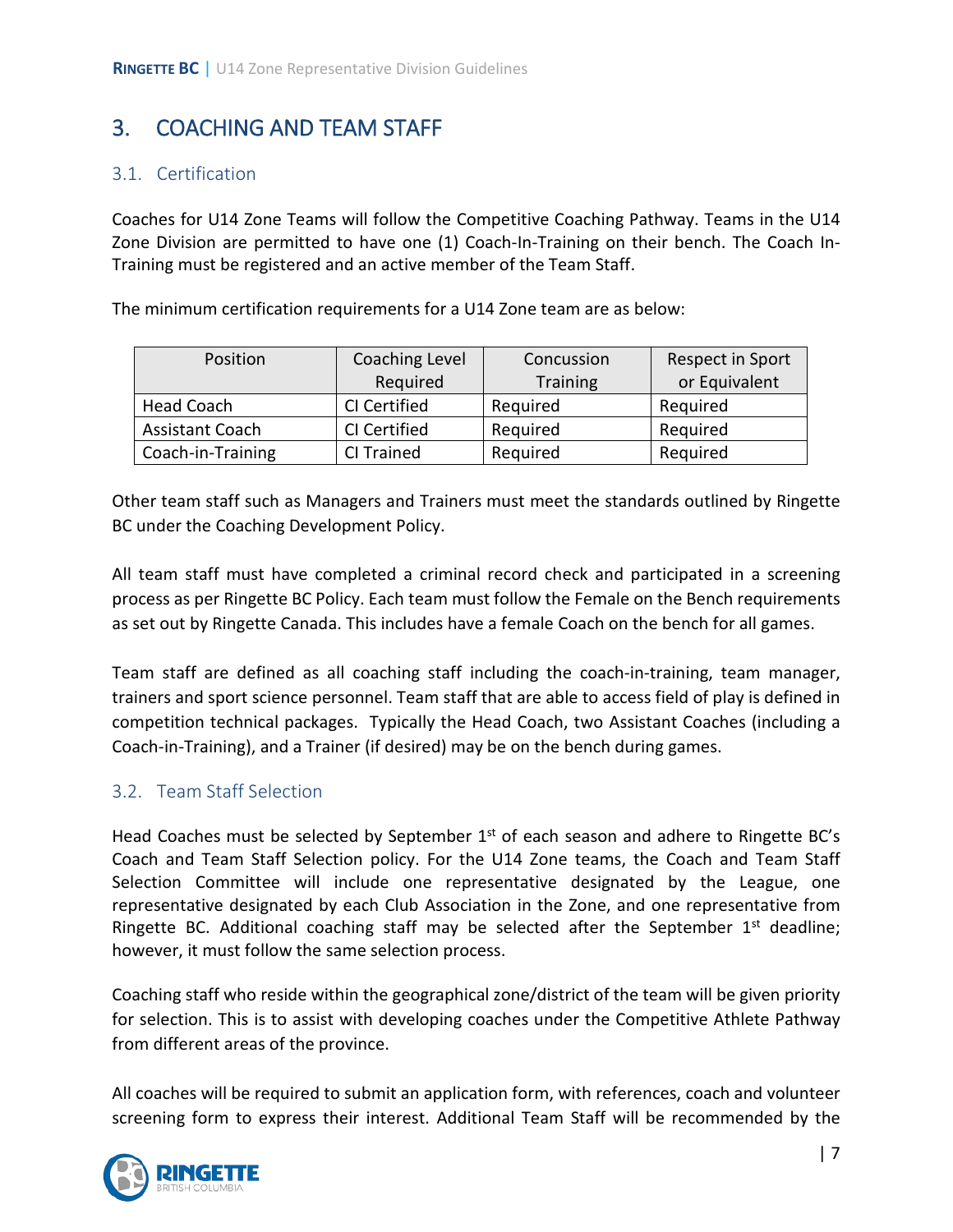selected Head Coach, and approved by the Selection Committee prior to the start of player evaluations.

The selection process timeline and calendar will be set by Ringette BC and will happen for all Zones across the province in the same time frame. Ringette BC will provide the application forms, the reference forms, and minimum standard interview questions.

## 4. COMPETITION

## 4.1. Provincial Competition

All U14 Zone Teams will participate in Provincial Championships and compete for the right to attend Western Canadian Ringette Championships. Ringette BC will commit all teams to Western Canadian Ringette Championships and the top two teams will attend. If more teams are eligible to attend (through a wildcard allocation), the next highest placing team will be required to attend. Competing at the Provincial Championships and Western Canadian Ringette Championships will be the season goal of every U14 Competitive Zone team.

The Ringette BC U14 Provincial Championships will take place in February or March of each year. Western Canadian Ringette Championships typically occur in March.

#### 4.2. Season Competition (Divisional Play)

The U14 Zone teams will compete against each other throughout the season. All U14 Zone teams are required to attend a minimum of one tournament held in the Lower Mainland, Thompson Okanagan, and Northern Ringette Leagues each season. Players and their families must therefore be aware that there is an obligation to travel as a U14 competitive athlete.

Teams should expect to compete against each other a minimum of three times in a season. Each team should play no less than 25 inter-divisional games and no more than 30 inter-divisional games in a season. Each of the leagues may schedule League competition for the U14 Zone teams within their League. These games will follow League rules for competition. Leagues will be responsible for ensuring that the U14 Zone Teams follow the rules governing League play such as player pick up rules, additional sanctions for committing major infractions, etc.

Ringette BC sanctioned tournament games and organized play weekends will also count as interdivisional games. Organized play weekends must be played with the knowledge and consent of the Leagues to which each team belongs, and the League is responsible for enforcement of the rules governing League play. Any tournament sanctioned by Ringette BC may choose to offer a U14 Zone Division.

U14 Zone teams are able to participate in exhibition games against other U14 Zone teams as part of training, and these non-League organized extended play weekends may be facilitated around the province.

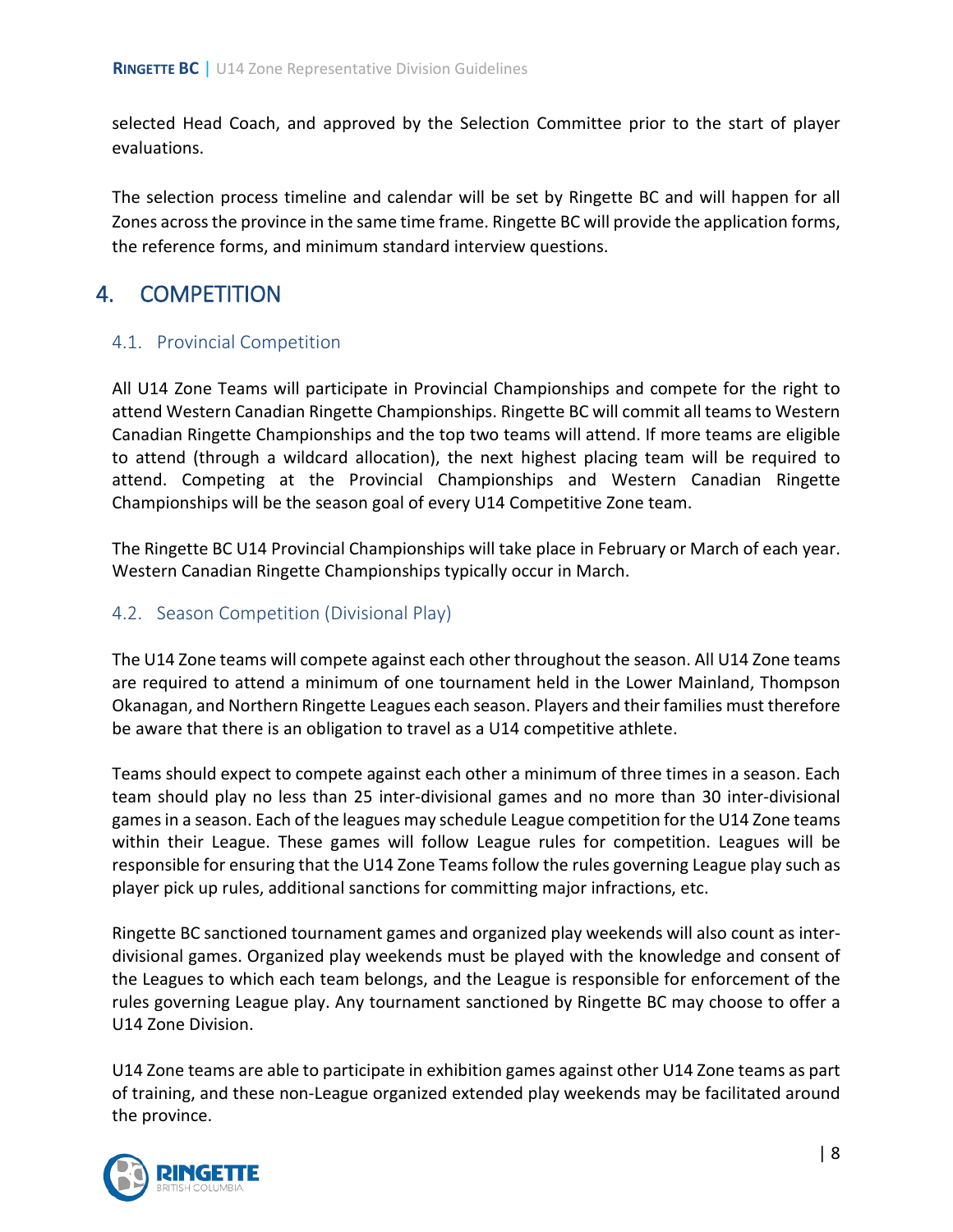Standings for the Ringette BC Provincial Championship tournament will be based on the winning percentage of each of the U14 Zone Division teams in all inter-divisional games played against other U14 Competitive Division teams. A copy of all scoresheets will be held by the Leagues in which counter games occurred, and a copy submitted to Ringette BC for maintenance of the Zone Division standings.

#### 4.3. Deposit

Each U14 Zone team will provide a \$5,000 refundable deposit to Ringette BC by October 15<sup>th</sup> of each season. This deposit will be held until the team successfully attends a tournament in each of the Northern, Thompson Okanagan, and Lower Mainland Ringette Leagues, the Ringette BC Provincial Championships and the Western Canadian Ringette Championships (if the team qualifies). If a team fails to attend these competitive events or the team does not attend Provincial or Western Canadian Championships (if applicable), the deposit will be forfeited. If the team does not attend a tournament or play weekend within each League in the province, a portion of the deposit will be paid by Ringette BC to the League in which the team did not attend an event.

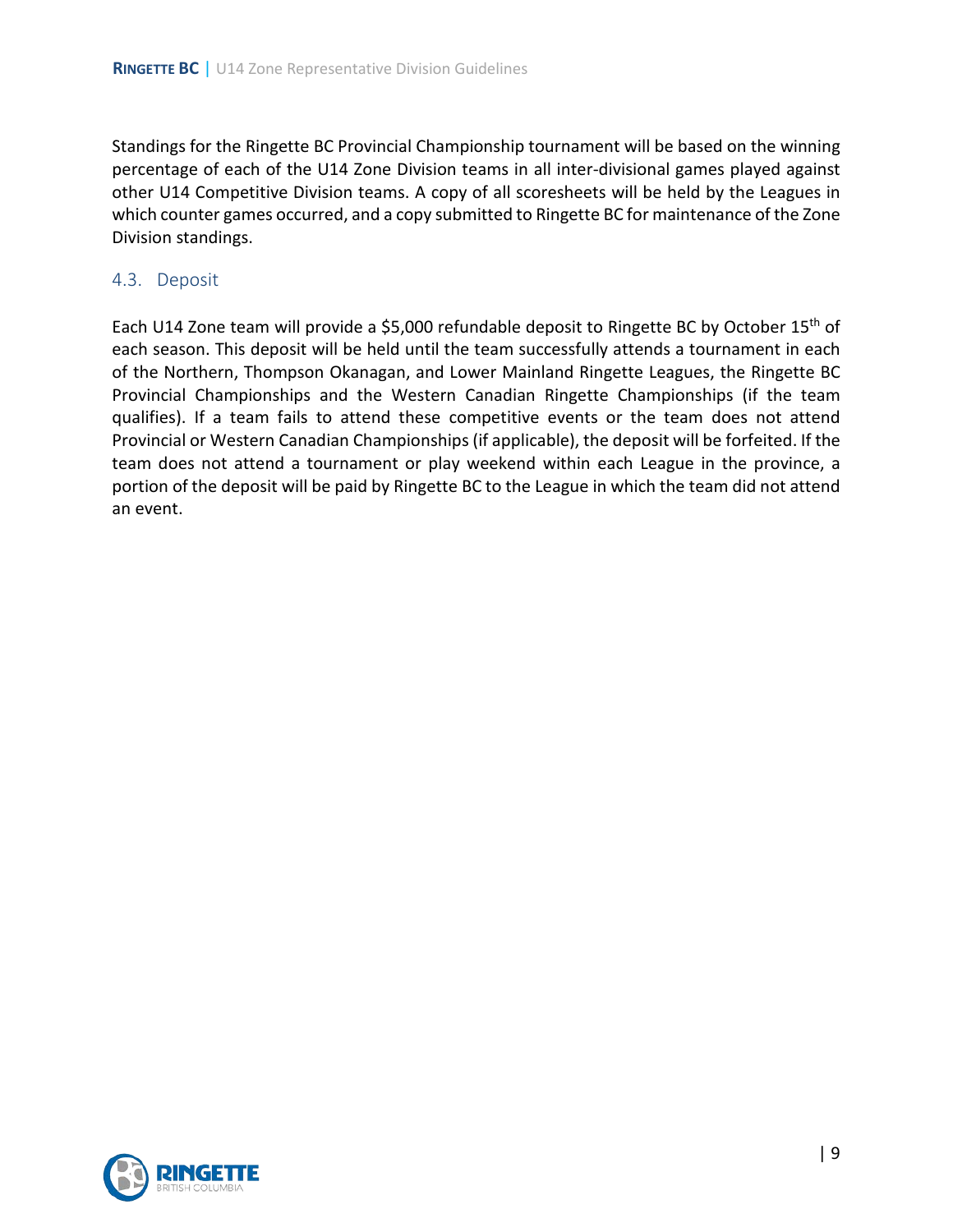## 5. Other Considerations

## 5.1. Player Pick Ups

Teams may pick up designated affiliate players within their geographic representative zone in the event that they have an injury or are missing players for sanctioned events or league competition. The affiliates must be submitted to Ringette BC by November  $1<sup>st</sup>$  as part of the official roster deadline.

## 5.2. Team Finances

U14 aged players wishing to participate on a U14 Zone team register as a U14 player with their Club Association. Registration fees will be maintained by the players' Club Association to cover ice costs, player fees, etc.

In addition, U14 Zone Teams will also have team costs that are not covered by registration fees. A season budget must be prepared by the Team Staff, and provided for consideration of parents and guardians of players. The final budget will be submitted to a League designated representative for approval prior to November  $1<sup>st</sup>$ . The season budget should include items such as the cost of inter-league tournament registration, team apparel and a portion of the team deposit.

The budget may be altered throughout the season, though Team Staff must provide any changes to families for consideration. Information regarding Team Sponsorship and fundraising should also be clearly communicated.

Team bank accounts must require two signatures. These signatories should be the Head Coach and Team Manager provided they are not spouses. The budget and bank statements must be available for review throughout the season upon request.

## 5.3. Training

Any Zone teams will train at facilities that exist within their Zone. The Club Associations that make up the Zones will be responsible for contributing a proportional amount of ice to the Zone team for practices and games based on the number of players from within a Club Association participating on each team. For example, if 45% of players come from Club A and 55% from Club B, each Club Association would allocate ice for practices and games following these proportions.

U14 Zone Representative teams are expected to have three (3) team events per week, including ringette games. Exceptions are for tournaments or extended play weekends, which create additional ice time. Teams should work to reduce ice time following heavy competition to assist with recovery time.

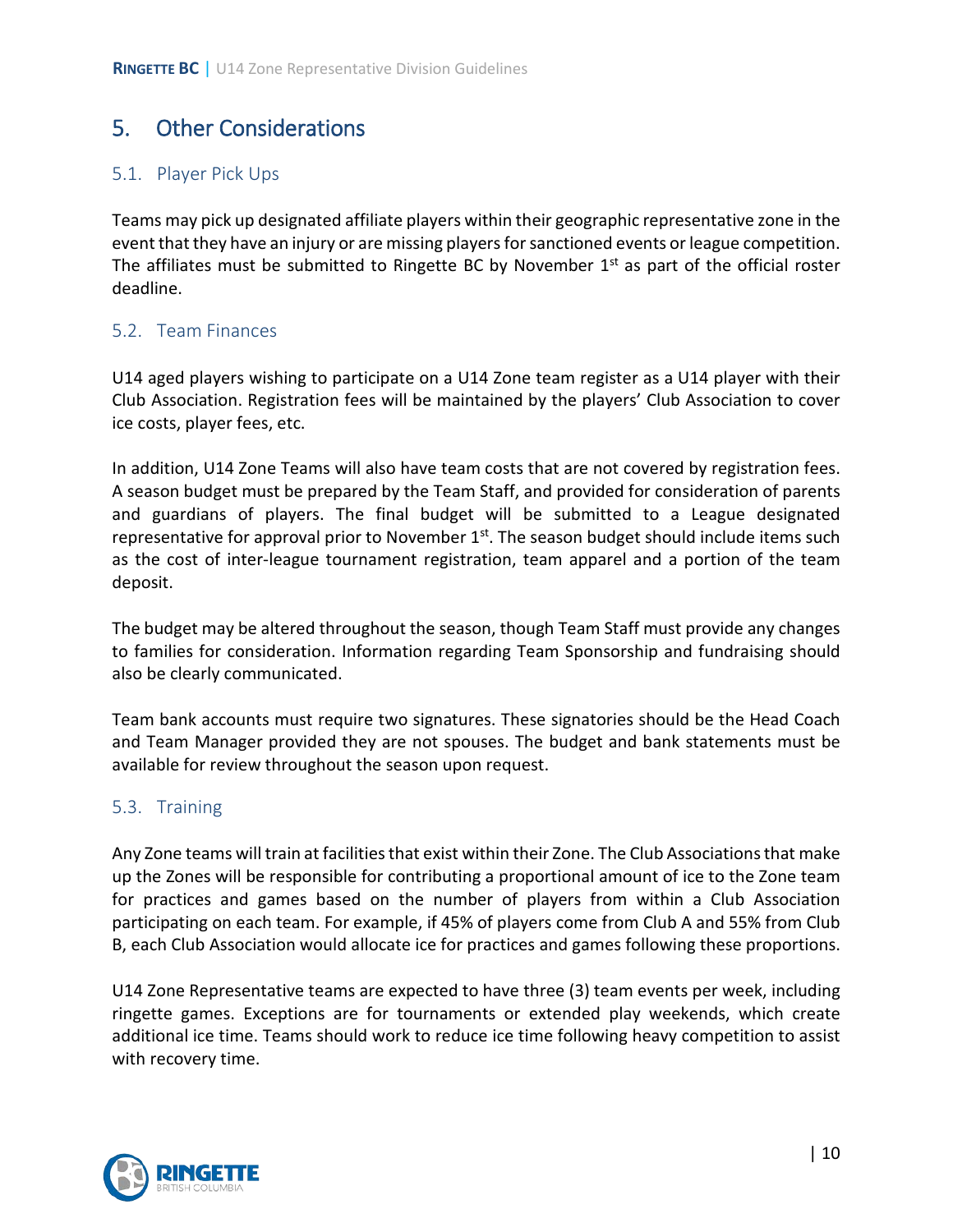Teams will follow the Long–Term Athlete Development standards for U14 aged athletes and will strive to achieve the required practice and '*training to competition*' ratios found in the Long-Term Player Development section of the Long-Term Ringette Development Framework.

- $\geq$  3-4 sessions per week of 60-90 minutes each;
- $\triangleright$  no more than 2-3 training sessions each week with their team; and
- $\triangleright$  the remaining 1-2 training sessions are individual training sessions, which could include dryland or multi-sport training

U14 Zone teams will have development focuses during the season in the following areas:

- $\triangleright$  Technical Skills
- $\triangleright$  Tactical Skills
- $\triangleright$  Psychological Skills

Please see the attached resource for specific skill benchmarks and development (Appendix 3).

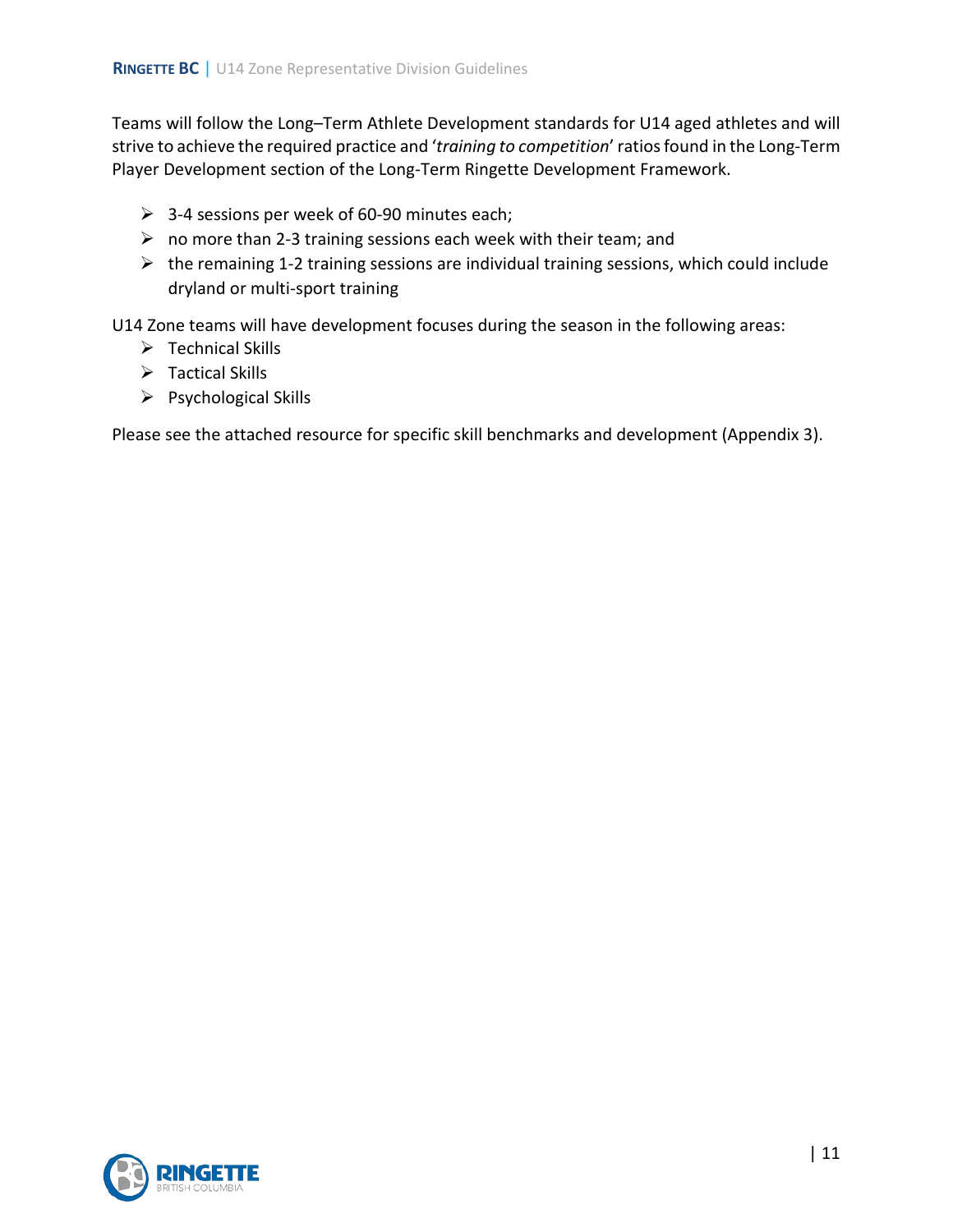## 6. Appendix 1 – Program Responsibilities

The general responsibilities and/or leadership for specific areas of responsibility are as in the table below:

|                                  | <b>Ringette</b><br>BC     | <b>League</b> | Club<br><b>Association</b> | Head<br>Coach           | Team<br><b>Staff</b>      |
|----------------------------------|---------------------------|---------------|----------------------------|-------------------------|---------------------------|
| <b>Program Guidelines</b>        | $\boldsymbol{\mathsf{X}}$ |               |                            |                         |                           |
| <b>Coach Selection</b>           | X                         | X             | $\mathbf x$                |                         |                           |
| <b>Team Staff Selection</b>      |                           |               |                            | X                       |                           |
| <b>Team Staff Approval</b>       | X                         | X             | $\boldsymbol{\mathsf{X}}$  |                         |                           |
| Program Promotion                | X                         | X             | X                          | X                       | X                         |
| <b>Player Try-Outs</b>           |                           | X             | X                          | X                       |                           |
| <b>Team Formation</b>            |                           |               |                            | X                       | $\boldsymbol{\mathsf{X}}$ |
| <b>Team Roster</b>               | $\boldsymbol{X}$          |               |                            |                         |                           |
| <b>Team Budget</b>               |                           |               |                            | X                       | $\boldsymbol{\mathsf{x}}$ |
| <b>Tournament Registration</b>   |                           |               |                            | $\boldsymbol{X}$        | X                         |
| Ice Allocation                   |                           |               | $\mathbb{X}$               |                         |                           |
| <b>Regular Scheduling</b>        |                           | X             |                            |                         |                           |
| <b>Extended Play Weekends</b>    |                           | X             |                            | X                       |                           |
| <b>Affiliate Player Tracking</b> | X                         |               |                            | $\overline{\mathsf{X}}$ | X                         |
| Staff / Player Discipline        | X                         | X             | Ж                          |                         |                           |
| <b>Scoresheets</b>               |                           | X             |                            |                         |                           |
| <b>Standings / Provincials</b>   | $\boldsymbol{\mathsf{X}}$ |               |                            |                         |                           |

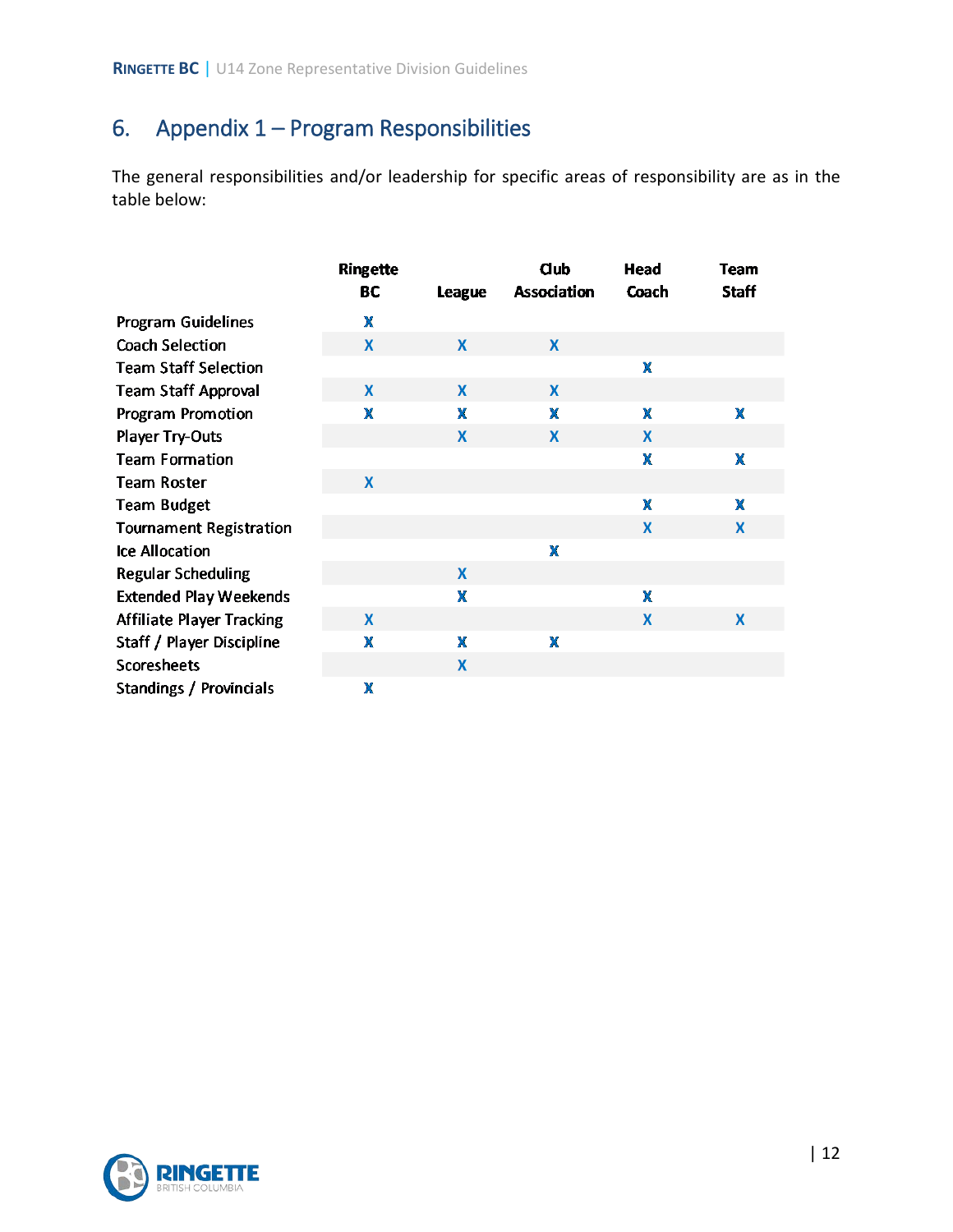## 7. Appendix 2: 2020/2021 Competitive Zones

#### **Lower Mainland Ringette League:**

**Zone 1:** Coquitlam-Moody Ringette Association, Port Coquitlam Ridge Meadows Ringette Association **Zone 2:** Richmond Ringette Association, Delta Ringette Association, Vancouver Ringette Association **Zone 3:** Burnaby New Westminster Ringette Association, North West Vancouver Ringette Association **Zone 4:** Surrey White Rock Ringette Association, Chilliwack Ringette Association, Fraser Valley Ringette Association

#### **Thompson Okanagan Ringette League:**

**Zone 5:** Greater Vernon Ringette Association, Shuswap Ringette Association **Zone 6:** Kelowna Ringette Association, Westside Ringette Association

#### **Northern Ringette League:**

**Zone 7:** Terrace Ringette Association, Houston Ringette Association **Zone 8:** Prince George Ringette Association, Quesnel Ringette Association

#### **Island Ringette League:**

**Zone 9:** Comox Valley Ringette Association

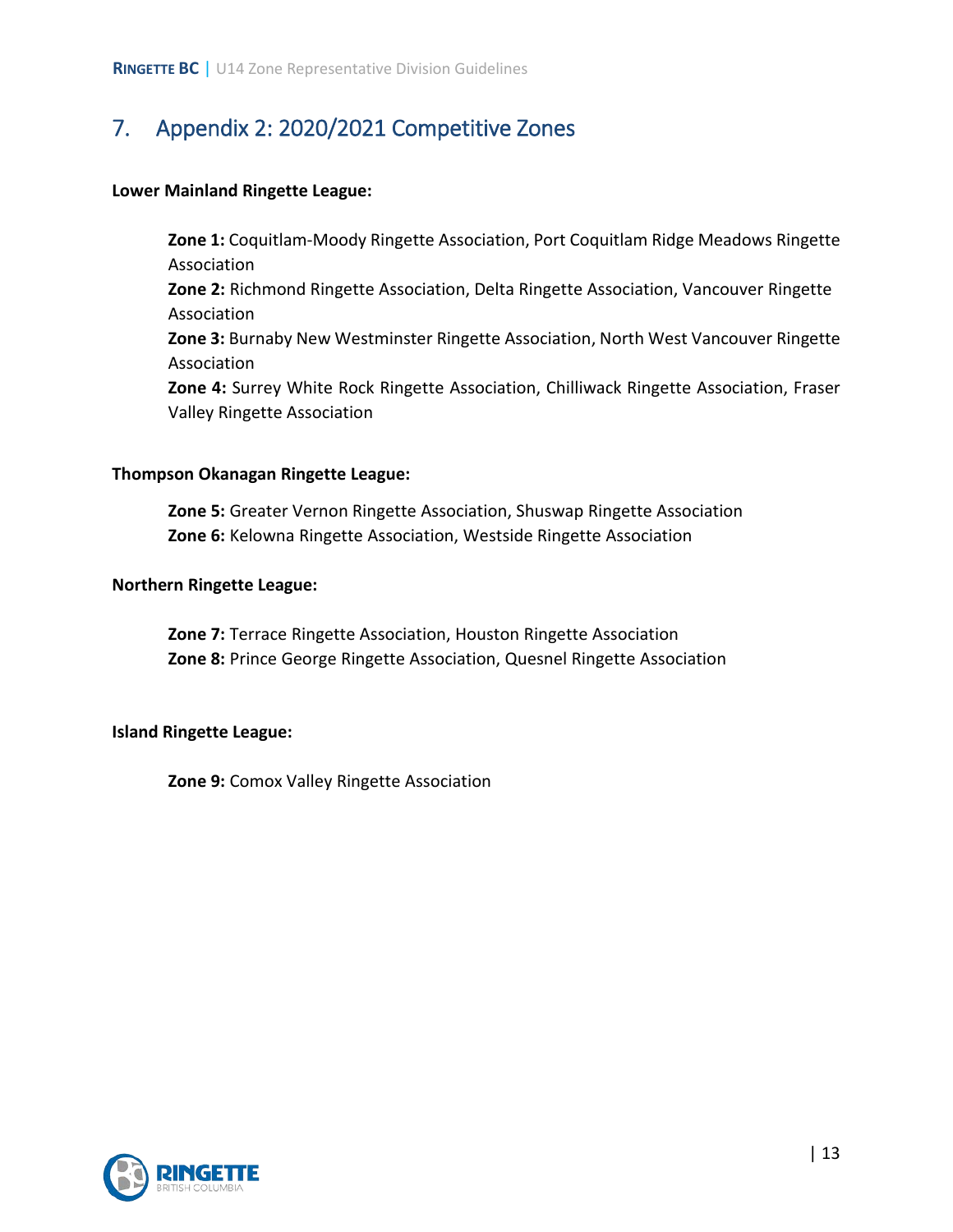## 8. Appendix 3 – Training to Train

#### *Abbreviated from the [Ringette Canada Long Term Player Development Program](http://ltrd.ringette.ca/wp-content/uploads/2015/09/Ringette_mag_EN_WEBversion.pdf)*

Training to Train is an important stage for the athlete, in which there are opportunities for players at both the community and competitive level. Players who have the desire and ability to move into more advanced levels of Ringette will play in competitive programs, while players who do not wish to move into more advanced levels can continue to improve their skills and enjoy playing Ringette in community programs. For all players, this is a time of solidifying skill performance, physical and mental preparation and learning to play the game. Most players will go through the growth spurt during this stage and it is very important to be flexible with training programs to ensure appropriate challenges and to meet the needs of players who are growing rapidly.

#### 8.1. General Objectives

- $\triangleright$  To consolidate fundamental ringette skills in controlled and semi-controlled conditions
- $\triangleright$  To develop and consolidate simple tactics
- $\triangleright$  To further develop general physical fitness training and mental skills
- $\triangleright$  To introduce and develop advanced ringette skills
- $\triangleright$  To introduce and develop strategies (game plan)
- $\triangleright$  To introduce and develop decision making skills in varied situations
- $\triangleright$  To learn to cope with the challenges of competition and to strive to succeed and do their best

#### 8.2. Guiding Principles

- $\triangleright$  Fun (competitively motivated), maintain a balance between participation and competition
- $\triangleright$  Tiering begins
- $\triangleright$  Coaches empower athletes and include them in the decision making process
- $\triangleright$  Throughout this stage, athletes gradually become more autonomous on the ice

#### 8.3. What does a Train to Train Competitive Program look like?

- $\triangleright$  Season is 24-25 weeks
- $\triangleright$  Players play 1-2 positions, with "fair and reasonable playing time; identify 2 goalkeepers per team
- $\triangleright$  Single or double peak periodization; peak for provincial and national championships
- $\triangleright$  Pre-season = 2-4 weeks for pre-season training, evaluations, team formation and team practices
- $\triangleright$  Preparation period 7-15 weeks
- $\triangleright$  Competition period 8-14 weeks
- $\triangleright$  Transition period 1-2 weeks
- $\triangleright$  Training to competition ratio = 60:40; 3 trainings to 2 competitions weekly
- $\triangleright$  3-4 sessions of 60-90 minutes each weekly (1-2 trainings with the team, 2-3 training on own)  $\cdot$
- $\geq$  22 days of competition
- $\triangleright$  Events exhibition games, league games, tournaments, playoff games, provincials (by classification)

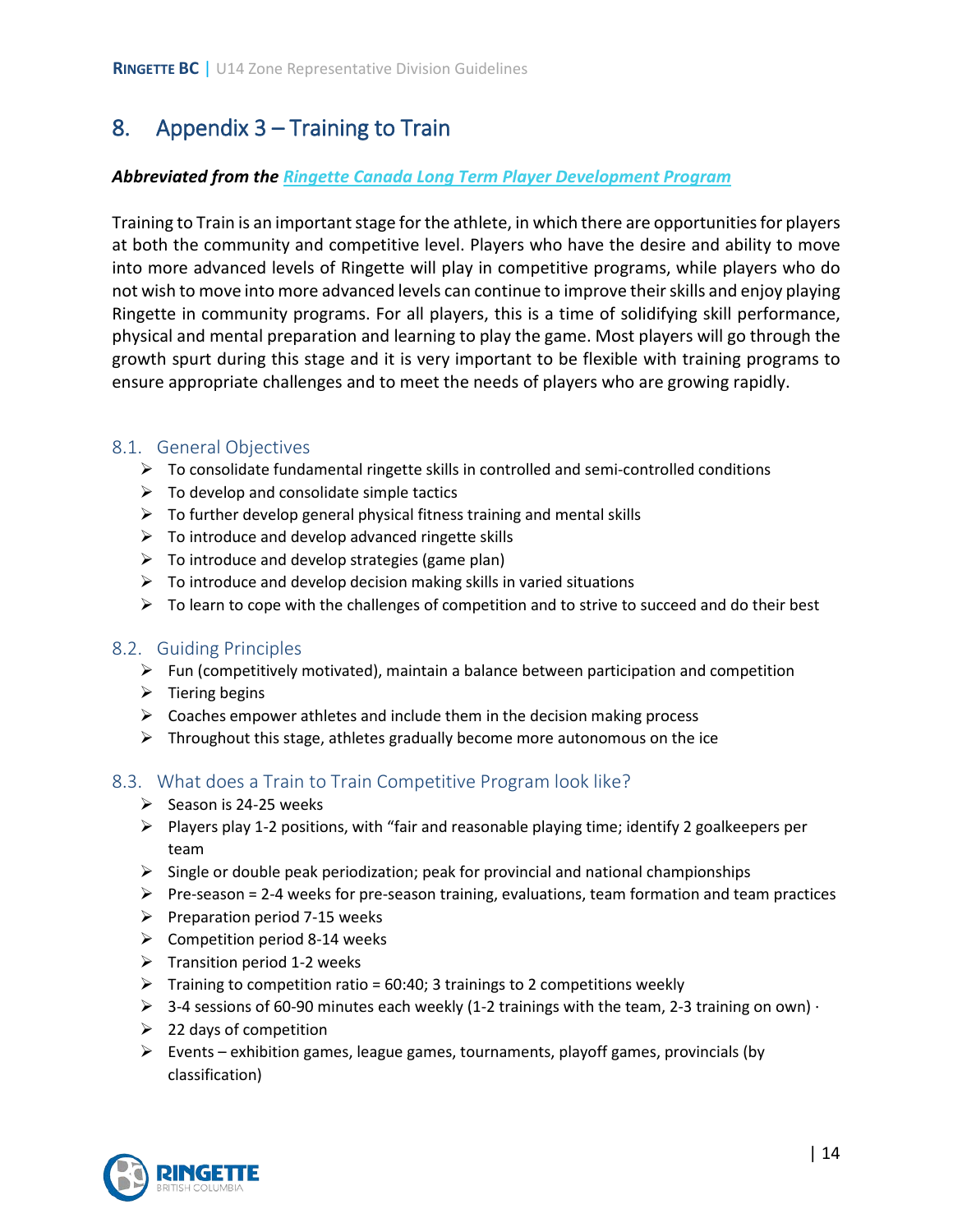- $\triangleright$  Toward the end of this stage players may also participate in provincial qualifiers for Easterns/ Westerns/CRC (A and AA); Eastern/ Western (Regional) Championship for A category; CRC (National) Championship for AA category
- $\triangleright$  During off-season
	- o Players are encouraged to participate in an activity that will aid in their development and preparation for the beginning of the fall season (i.e. running for cardio as well as dry land shooting practice or attending a summer session of power skating, light weight training\*\* under supervision; early in the stage using own body weight, later in the stage may use light weights)
	- o Encourage involvement in a variety of school and summer sports or activities throughout the year
	- o May play rep or high caliber sports, without a specialization in one specific sport
- $\triangleright$  Players are expected to maintain their physical training program
- $\triangleright$  For top competitive athletes, the services of an integrated support team may be included to enhance training and recovery
- $\triangleright$  Competition Format
	- o Female vs female, male vs male
	- o Organized league games based on age level and/or ability
	- o Weekly games with some tournaments
	- o Tournaments and other championships should be modified round robin or other format that allows for maximum number of games for each team within the weekend
	- o Emphasis on learning and staying health
- $\triangleright$  Encourage daily participation in sport and physical education, minimum 60 minutes per day
- $\triangleright$  Team social activities focused on fun and teambuilding
- $\triangleright$  Players may be encouraged to become coaches in training or referees

#### 8.4. Skill Development Guidelines

#### 8.4.1. Skating

Early in the stage: starting, stopping, forward and backward (stride, acceleration, crossovers, sharp turns, double sculling, two and one foot slalom), transition skills.

Later in the stage: as above, plus develop ability to do quick changes in direction, two and one foot Mohawk pivot, consolidation of ring skills, acquisition of position specific skills, carrying and protecting the ring, passing, receiving, checking, shooting, deking within a varied environment.

#### 8.4.2. Goalkeeping

Early in the stage: consolidation of skills; goalkeepers specialize but can still alternate; general goalkeeping drills, mobility (lateral and forward/backward), stick work, skating and ring skills, positioning, ring distribution, communication and interaction, style.

Later in the stage: Goalkeepers specialize, specific goalkeeping drills and training.

#### 8.4.3. Tactical Skill Benchmarks

Consolidation of offensive games skills:

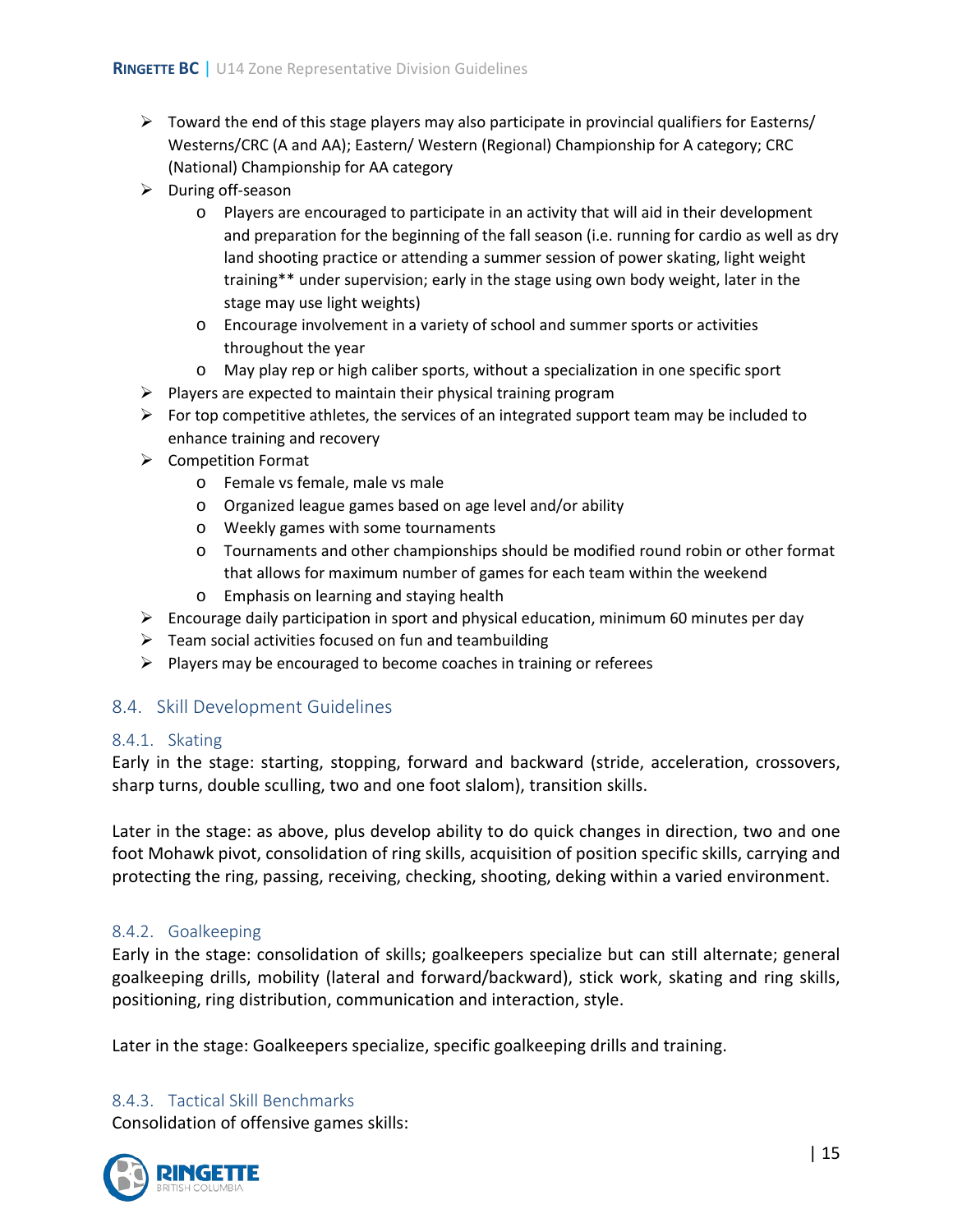- $\triangleright$  Skills are refined so players are able to perform with quick, concise movements
- $\triangleright$  Understand concepts and implement on a reliable, consistent basis
- $\triangleright$  Understand offensive concepts of open ice, learning to read and react, incorporating defense in the offensive zone during play, wrist shots, shot clock awareness and usage, reversing the play, breakouts, communication, support, creating options, maintaining possession
- $\triangleright$  Individual skills and team tactics

Consolidation of defensive game skills with primary focus on fun and execution of basic ring, skating and game skills:

- $\triangleright$  Skills are consolidated so players are able to perform skills with quick, concise movements
- $\triangleright$  Understand individual defensive skills and tactics concepts and implement on a reliable and consistent basis
- $\triangleright$  Understand team tactics concepts and implement on a reliable and consistent basis

## 8.5. Psychological Skill Development

Early in the season acquisition of:

- $\triangleright$  Coping strategies, relaxation strategies
- $\triangleright$  Skills that prepare the player to deal with success and failure
- $\triangleright$  Skills for sharing leadership opportunities

Early in the season consolidation of:

- $\triangleright$  Focus management/ attentional control concentration
- Anxiety and stress management / Emotional Control –visualization (mental rehearsal of game situations)
- $\triangleright$  Decision training decision making in some competitive situations
- $\triangleright$  Goal setting individual and team, long and short term, process and outcome
- $\triangleright$  Self-Awareness positive thinking, attitude and adjustment
- $\triangleright$  Team Dynamics teamwork, fair play, sportsmanship, ethics
- $\triangleright$  Game Preparation and Routine game strategies
- $\triangleright$  Team building and social development activities

Competition Phase acquisition of:

- $\triangleright$  Arousal strategies
- $\triangleright$  Becoming more independent, understanding personal strengths and weaknesses
- $\triangleright$  Developing effective communication strategies, understanding team roles and identifying where they fit in

Competition Phase consolidation of:

- $\triangleright$  Decision Training decision making in some competitive situations
- $\triangleright$  Goal setting individual and team, long and short term, process and outcome (C)
- $\triangleright$  Focus management / attentional control concentration, coping strategies